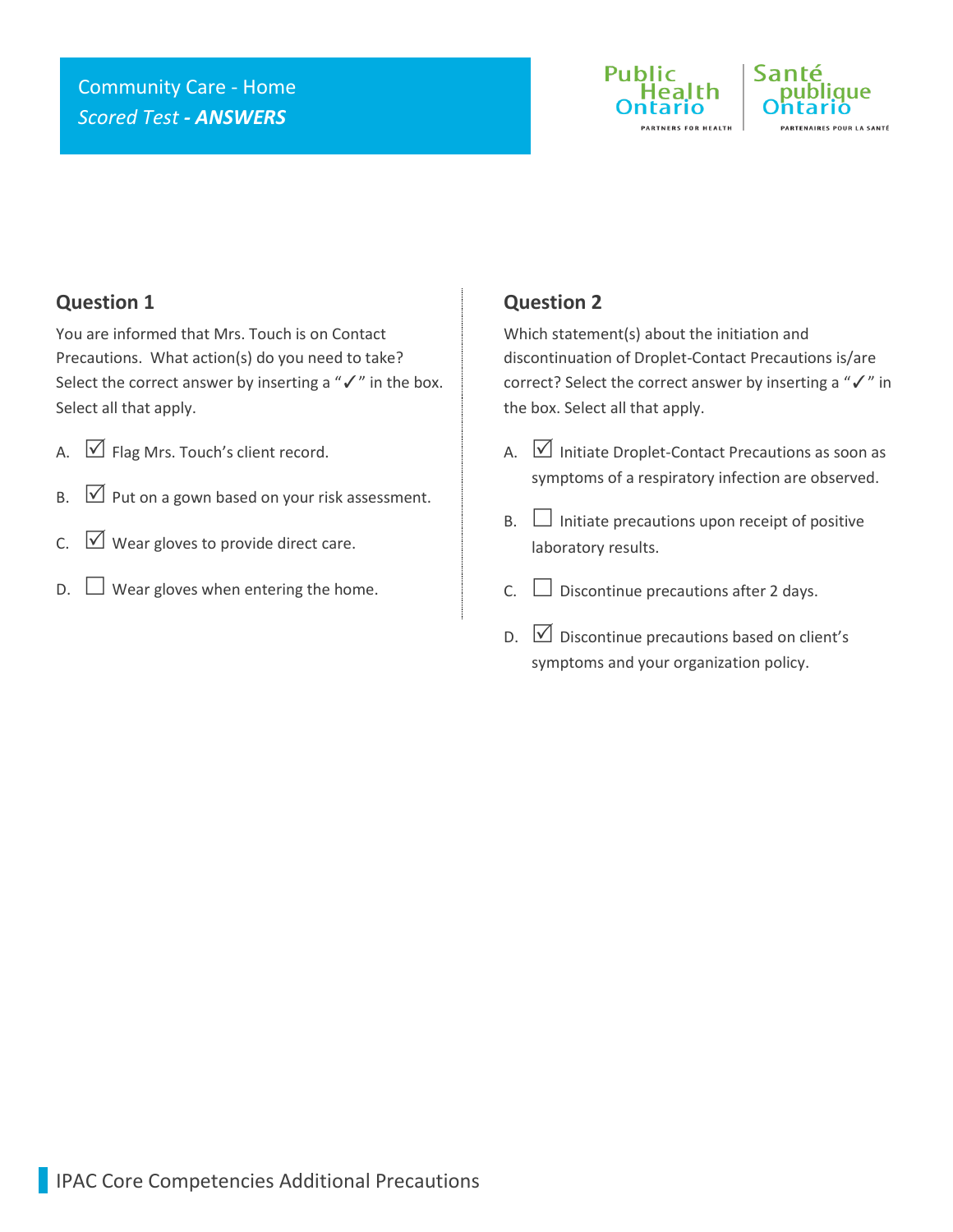

### **Question 3**

Mr. Glum has suddenly developed vomiting and diarrhea. Everybody else in his home has had the same symptoms. Which strategies would help prevent the possible transmission of infectious agents? Insert a "✓" to indicate your choice.

- A.  $\boxtimes$  Use Contact Precautions when providing care for Mr. Glum.
- B.  $\triangledown$  Teach family members how and when to perform hand hygiene.
- C.  $\Box$  Restrict Mr. Glum to his room and ask family members not to go in there.
- $D.$   $\Box$  Arrange to transfer Mr. Glum to the hospital.

#### **Question 4**

You go to Mrs. Star's home to do a dressing. Her chart has been flagged that she is on Droplet-Contact Precautions. What personal protective equipment (PPE) do you need to wear to perform the following tasks? Select the appropriate PPE by inserting a "√".

|                                               | Gown | Gloves | Mask | Eye Protection | No PPE |
|-----------------------------------------------|------|--------|------|----------------|--------|
| Greet Mrs. Star's daughter at the front door. |      |        |      |                |        |
| Sit close to Mrs. Star to do health teaching. |      |        |      |                |        |
| Change Mrs. Star's wound dressing.            |      |        |      |                |        |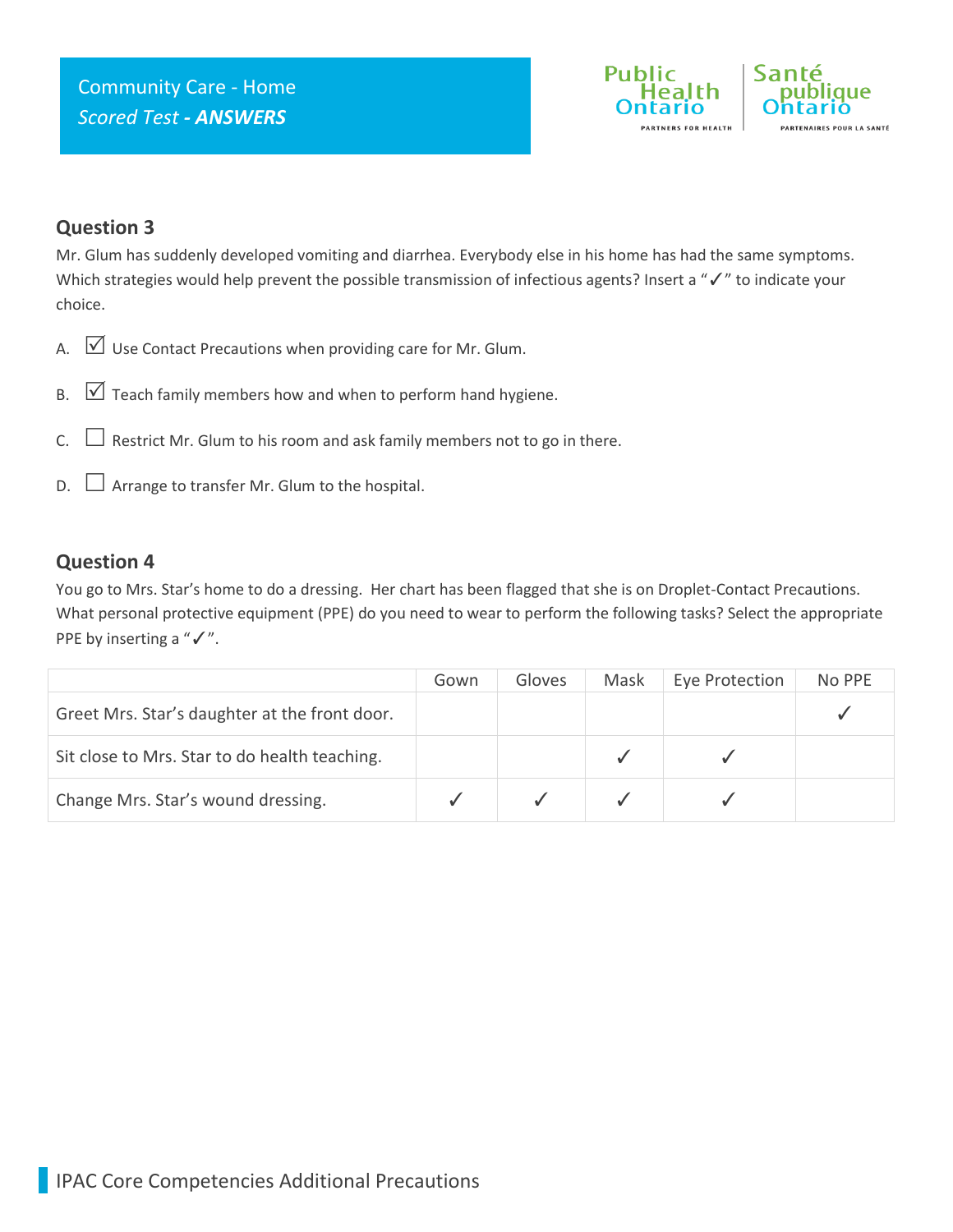

### **Question 5**

Mr. Sky's chart is flagged. He is on Contact Precautions for a gastrointestinal infection. When you visit, you find his condition has worsened. You call 911. Select the action by inserting a "✓". Select all that apply.

- A.  $\boxed{\vee}$  Inform the ambulance dispatch that Mr. Sky is on Contact Precautions.
- $B.$   $\Box$  Wear a gown and gloves to talk to Mr. Sky to get more health care information.
- C.  $\boxtimes$  Wear a gown and gloves when assisting Mr. Sky onto the ambulance stretcher.